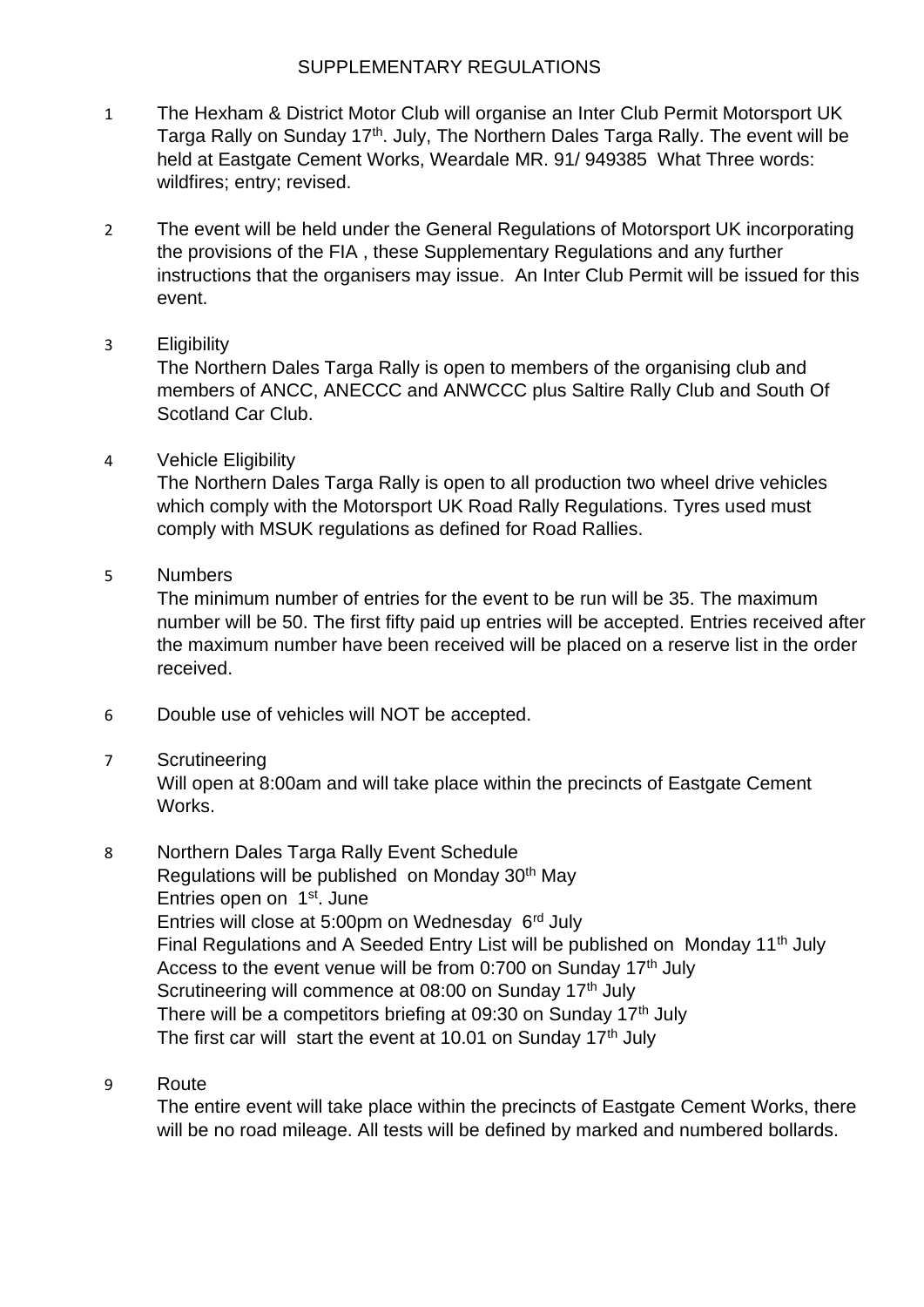- 10 Classes :
- H1. Historic vehicles Novice
- H2. Historic vehicles Expert
- T1 Targa cars Novice

#### T2 Targa cars Expert

A novice is defined as a driver who has not finished in the first ten of a Targa event.

11 Awards

|                 | <b>First Overall Historic Car</b> | The Northern Dales Classic        |
|-----------------|-----------------------------------|-----------------------------------|
| <b>Trophies</b> |                                   |                                   |
|                 | First H1 car in class             | <b>Engraved Awards</b>            |
|                 | First H <sub>2</sub> car in class | Engraved awards                   |
|                 | First Overall Targa Car           | The Northern Dales Targa Trophies |
|                 | First T1 car in class             | <b>Engraved awards</b>            |
|                 | First T2 car in class             | Engraved awards                   |
|                 |                                   |                                   |

#### 12 Entries

Entries should be made via the online system provided by Rallies.info, this can be found on their website by accessing www.rallies.info All fields highlighted in red will need to be completed in full before you submit the form. All other information must be submitted by  $6<sup>th</sup>$  July 2022. It is very helpful if you provide detailed seeding information to assist the running of the event.

#### 13 Fee

The entry fee for the event is £79. Your entry will not be complete without it and it must be paid within three days of submitting your entry form. Payment should be made by bank transfer using the following details.

| Hexham & District Motor Club |                                  |  |  |  |
|------------------------------|----------------------------------|--|--|--|
| <b>Bank</b>                  | HSBC Fore Street Hexham NE46 1NY |  |  |  |
| Sort Code                    | $40 - 24 - 16$                   |  |  |  |
| Account Number               | 11160575                         |  |  |  |

14 Officials

| <b>Clerk Of The Course</b>        | <b>Andrew Miller</b>       |
|-----------------------------------|----------------------------|
| <b>Rally Secretary</b>            | Edward Graham 01661 833167 |
|                                   | Edgraham01@btinternet.com  |
| <b>Entries Secretary</b>          | Jonathon Webb 07929 229413 |
| <b>Competitor Liaison Officer</b> | jonathontwebb@icloud.com   |
| <b>Chief Marshal</b>              | Andrew Magee 07572 178201  |
|                                   | andrewisathome@outlook.com |
| Scrutineer                        | <b>Colin Salkeld</b>       |
| <b>Results</b>                    | George Charlton            |
| <b>Club Stewards</b>              | Jeff Tait, A.N.Other       |
|                                   |                            |

#### 15 Results

Results will be posted throughout the day at the results point. Provisional results will be posted at the conclusion of the event and will become final after a period of 30 minutes. Any protest must be submitted in accordance with MSUK Regulations and be accompanied by the relevant fee.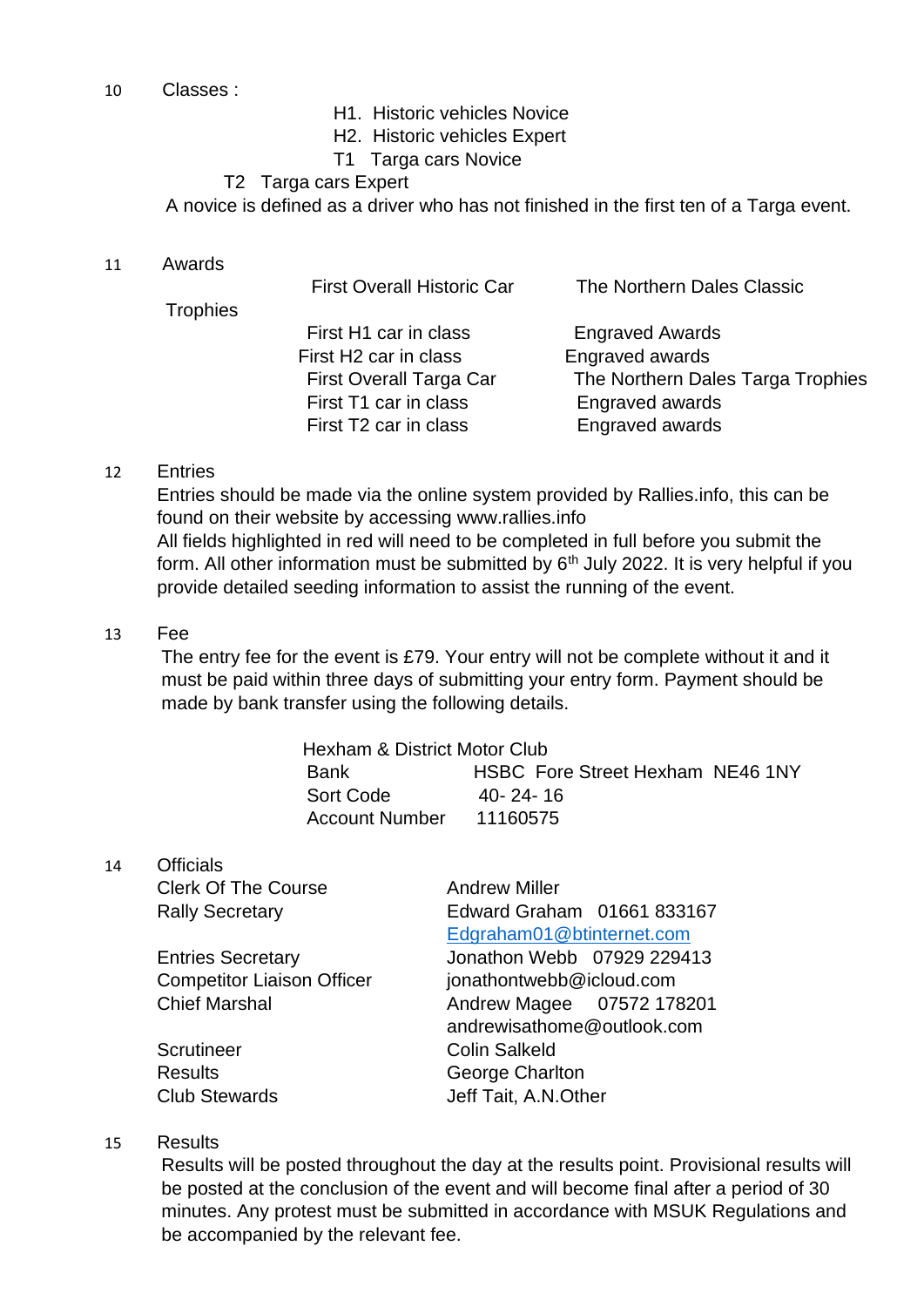16 Route Instructions

Competitors will be issued with a Road Book at documentation showing diagrams of all the tests. Time cards will carry clear instructions about the time schedule. The tests will be defined by numbered bollards, also water barrels, marker tape and other site features.

17 Identification

Cars will be identified by large numbers which will be supplied by the organisers, these should be fixed to the car as instructed.

## 18 Penalties

Penalties will be as per the MSUK Regulations with the following exceptions :- Jump Start 30 Seconds Striking a cone or other route marker 10 seconds Performing a wrong test Test Maximum Failing to stop astride a stop line 30 seconds Failing to stop astride the finish line 30 seconds Walking a Test **Exclusion** Driving or acting dangerously (As defined by any signed on official ) Exclusion Verbal abuse toward any official or competitor Exclusion

NB. A Wrong Test Is Defined As Follows :-

Travelling more than three car lengths beyond a cone or test marker having gone the wrong side of it. If you stop within this distance and then perform the correct manoeuvrer, there will be no penalty

#### 19 Ties

In the event of there being any ties, these will be decided by the fastest time on the opening test and on subsequent tests until the tie is resolved.

## 20 Data protection / GDPR

All competitors are advised that information supplied via the entry form will be stored electronically and will be used for the event administration, these details will be made available to the event results service.

## 21 Site Access

Please note, the terms of our licence to use the venue precludes access to the venue other than on the day of the event, no other access is permissible and anyone found breaching this condition will not be permitted to start the event. The licence also stipulates that no spectators are permitted so please do not bring additional people other than the two crew members. Anyone with animals will not be permitted access to the site. There is strictly no overnight camping on the site.

## 22 Toilets

We will provide portaloos, these will be clearly labelled as Male / Female, please respect these and keep them neat and tidy.